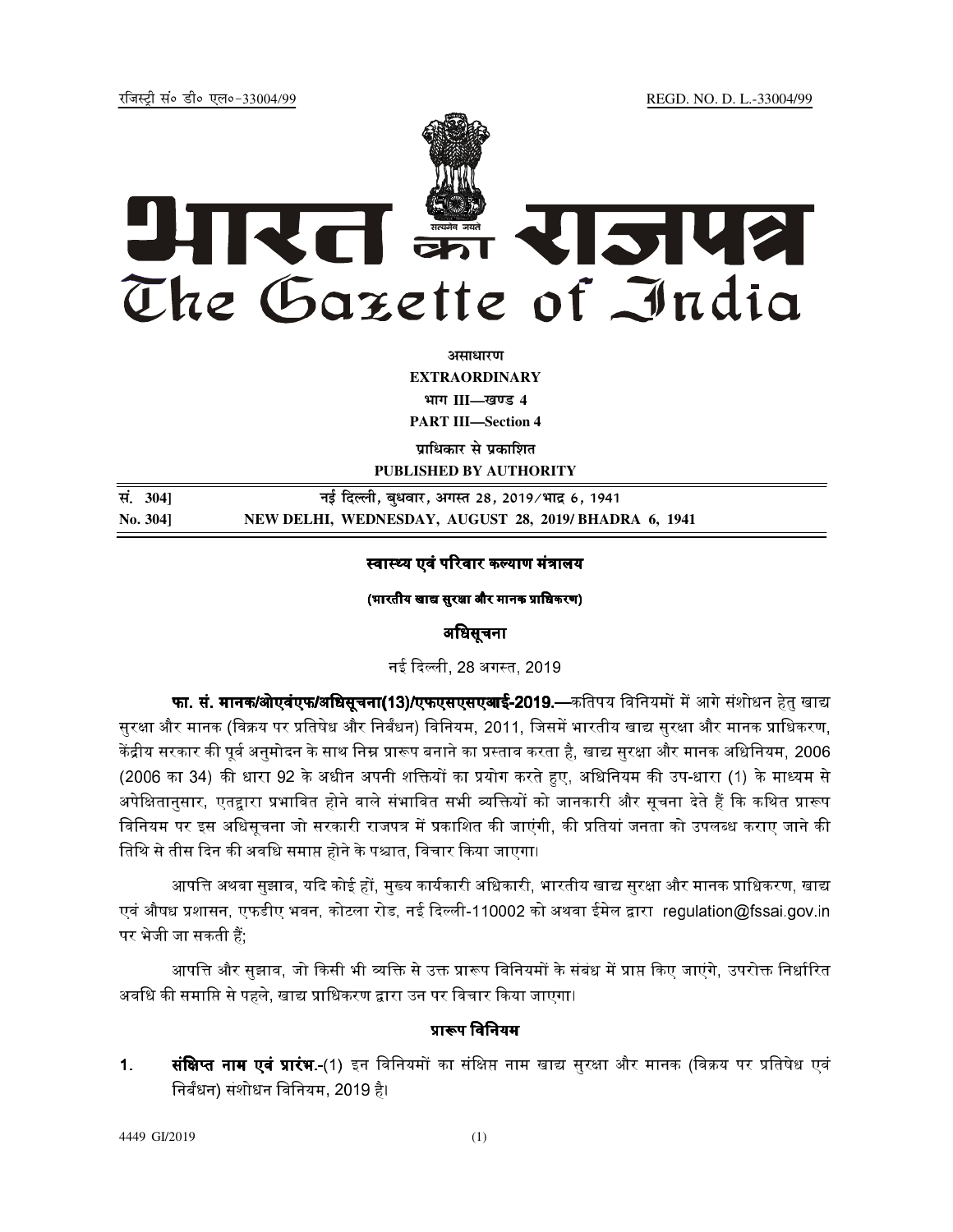2. खाद्य सुरक्षा एवं मानक (विक्रय पर प्रतिषेध एवं निर्बंधन) विनियम, 2011 में, विनियम 2.3 में, उपविनियम 2.3.14 के लिए, खंड 20 के पश्चात, निम्नलिखित को प्रतिस्थापित किया जाएगा, अर्थात-

"21. खाद्य उत्पाद जिसमें खाद्य तेलों और वसा का उपयोग एक संघटक के रूप में किया जाता हैं, 1 जनवरी, 2022 से उत्पाद में ट्रांस फैटी एसिड कुल तेलों/वसा के भार से 2 % से अधिक नहीं होगा।"

पवन अग्रवाल, मख्य कार्यकारी अधिकारी

[विज्ञापन-III/4/असा./192/19]

- **टिप्पणी** : मल विनियम भारत के राजपत्र, असाधारण में अधिसचना संख्या एफ.सं. 2-15015/30/2010 तारीख 1 अगस्त. 2011 द्वारा प्रकाशित किए गए और पश्चातवर्ती निम्न अधिसूचना संख्याकों द्वारा संशोधित किए गएः –
	- (i) फा. सं. 4/15015/30/2011, दिनांक 8 फरवरी, 2013.
	- (ii) फा. सं. मानक/ओएवंएफ/अधिसचना(2)/एफएसएसएआई-2016, दिनांक 23 अगस्त, 2016
	- (iii) फा. सं. मानक/एफएवंवीपी/अधिसचना (02)/एफएसएसएआई-2016. दिनांक 23 अगस्त. 2016 और
	- (iv) फा. सं. मानक/ओएवंएफ/अधिसूचना(8)/एफएसएसएआई-2017, दिनांक 31 जुलाई, 2018।

### **MINISTRY OF HEALTH AND FAMILY WELFARE**

#### **(Food Safety and Standards Authority of India)**

### **NOTIFICATION**

New Delhi, the 28th August, 2019

**F. No. Stds/O&F/Notification (13)/FSSAI-2019.—**The following draft of certain regulations, further to amend the Food Safety and Standards (Prohibition and Restriction on sales) Regulations, 2011, which the Food Safety and Standards Authority of India proposes to make with previous approval of the Central Government, in exercise of the powers conferred under section 92 of the Food Safety and Standards Act, 2006 (34 of 2006) is hereby published as required by the said sub-section (1) of section 92 of the said Act for the information of all persons likely to be affected thereby and notice is hereby given that the said draft regulations shall be taken into consideration after the expiry of the period of thirty days from the date on which copies of the Official Gazette in which this notification is published are made available to the public.

Objections or suggestions, if any, may be addressed to the Chief Executive Officer, Food Safety and Standards Authority of India, Food and Drug Administration Bhawan, Kotla Road, New Delhi- 110002 or sent on email at **regulation@fssai.gov.in.**

Objections or suggestions, which may be received from any person with respect to the said draft regulations before the expiry of period so specified, will be considered by the Food Authority.

#### **Draft Regulations**

**1.** Short title and commencement-(1) These regulations may be called the Food Safety and Standards (Prohibition and Restriction on sales) Amendment Regulations, 2019.

2. In the Food Safety and Standards (Prohibition and Restriction on sales) Regulations, 2011, in regulation 2.3, for sub-regulation 2.3.14, after clause 20, following clause shall be inserted namely: -

"21. Food Products in which edible oils and fats are used as an ingredient shall not contain trans fatty acids more than 2% by weight of the total oils/fats present in the product, on and from 1st January, 2022."

> PAWAN AGARWAL, Chief Executive Officer [ADVT.-III/4/Exty./192/19]